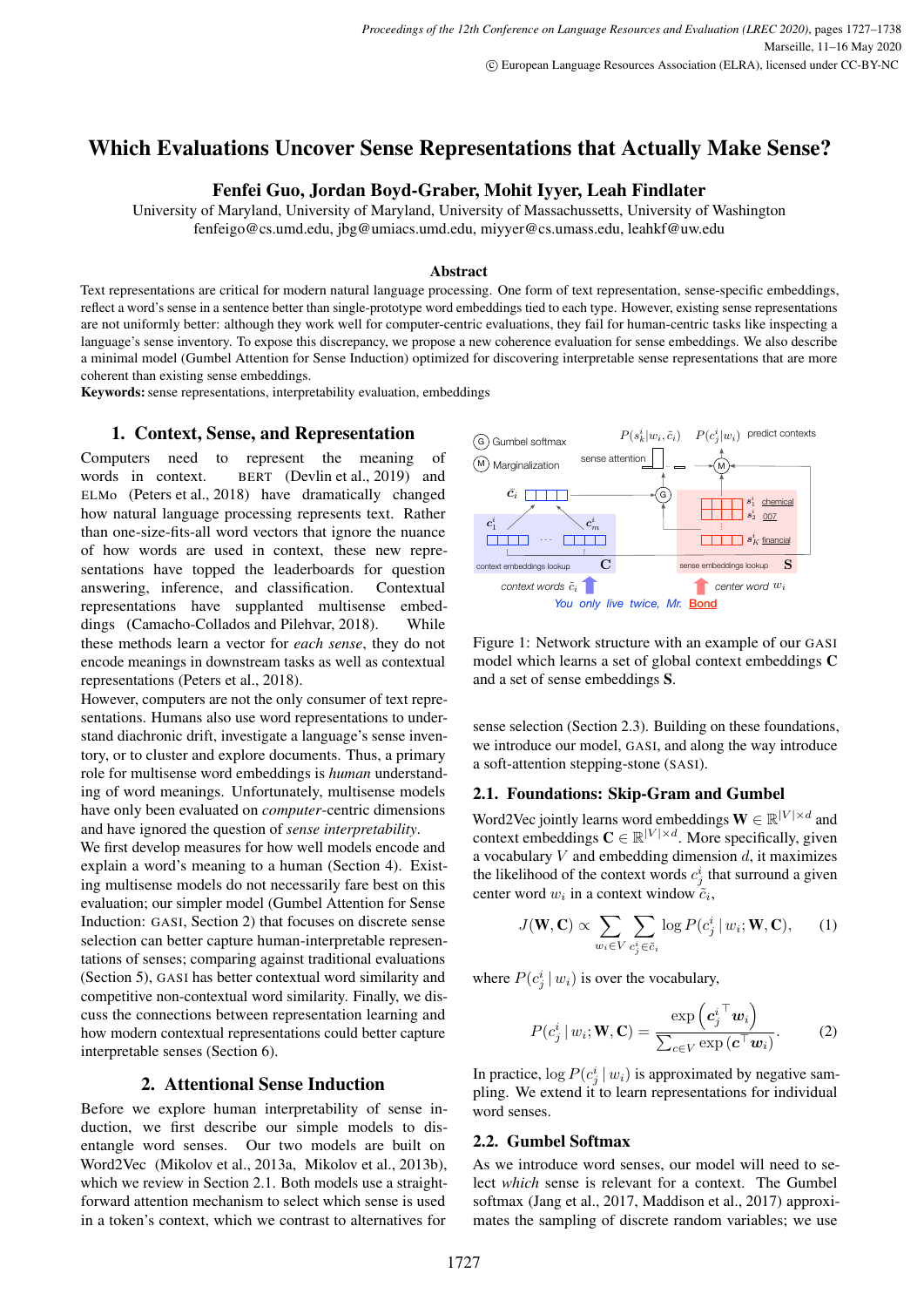it to select the sense. Given a discrete random variable X with  $P(X = k) \propto \alpha_k, \alpha_k \in (0, \infty)$ , the Gumbelmax (Gumbel and Lieblein, 1954) refactors the sampling of  $X$  into

$$
X = \underset{k}{\arg \max} (\log \alpha_k + g_k), \tag{3}
$$

where the Gumbel noise  $g_k = -\log(-\log(u_k))$  and  $u_k$ are i.i.d. from Uniform(0, 1). The Gumbel softmax approximates sampling one\_hot( $\arg \max_k (\log \alpha_k + g_k)$ ) by

$$
y_k = \text{softmax}((\log \alpha_k + g_k)/\tau). \tag{4}
$$

Unlike soft selection of senses, the Gumbel softmax can make harder selections, which will be more interpretable to humans.

#### 2.3. Why Attention? Musing on Alternatives

For fine-grained sense inventories, it makes sense to have graded assignment of tokens to senses (Erk et al., 2009, Jurgens and Klapaftis, 2015). However, for coarse senses except for humor (Miller et al., 2017)—words typically are associated with a *single sense*, often a single sense per discourse (Gale et al., 1992). A good model should respect this. Previous models either use non-differentiable objectives or—in the case of the current state of the art, MUSE (Lee and Chen, 2017)—reinforcement learning to select word senses. By using Gumbel softmax, our model both approximates discrete sense selection and is differentiable. As we argue in the next section, applications with a human in the loop are best assisted by discrete senses; the Gumbel softmax, which we develop for our task here, helps us discover these discrete senses.

#### 2.4. Attentional Sense Induction

Embeddings We learn a context embedding matrix  $C \in \mathbb{R}^{|V| \times d}$  and a sense embedding tensor  $S \in \mathbb{R}^{|V| \times d}$  $\mathbb{R}^{|V| \times K \times d}$ . Unlike previous work (Neelakantan et al., 2014, Lee and Chen, 2017), no extra embeddings are kept for sense induction.

Number of Senses For simplicity and consistency with previous work, our model has  $K$  fixed senses. Ideally, if we set a large number of  $K$ , with a perfect pruning strategy, we can estimate the number of senses per type by removing duplicated senses.

However, this is challenging (McCarthy et al., 2016); instead we use a simple pruning strategy. We estimate a pruning threshold  $\lambda$  by averaging the estimated duplicate sense and true neighbor distances,

$$
\lambda = \frac{1}{2}(\text{mean}(D_{dup}) + \text{mean}(D_{nn})),\tag{5}
$$

where  $D_{dup}$  are the cosine distances for duplicated sense pairs and  $D_{nn}$  is that of true neighbors (different types). We sample 100 words and if two senses are top-5 nearest neighbors of each other, we consider them duplicates.

After pruning duplicated senses with  $\lambda$ , we can retrain a new model with estimated number of senses for each type by masking the sense attentions.<sup>1</sup> Results in Table 2 and 5 validate our pruning strategy.

Sense Attention in Objective Function Assuming a center word  $w_i$  has senses  $\{s_1^i, s_2^i, \dots, s_K^i\}$ , the original Skip-Gram likelihood becomes a marginal distribution over all senses of  $w_i$  with sense induction probability  $P(s_k^i | w_i)$ ; we focus on the disambiguation given local context  $\tilde{c}_i$  and estimate  $P(s_k^i | w_i) \approx P(s_k^i | w_i, \tilde{c}_i)$ ; and thus,

$$
P(c_j^i | w_i) \approx \sum_{k=1}^K P(c_j^i | s_k^i) \underbrace{P(s_k^i | w_i, \tilde{c}_i)}_{\text{attention}}, \tag{6}
$$

Replacing  $P(c_j^i | w_i)$  in Equation 1 with Equation 6 gives our objective function  $J(\mathbf{S}, \mathbf{C}) \propto$ 

$$
\sum_{w_i \in V} \sum_{c_j^i \in \tilde{c}_i} \log \sum_{k=1}^K P(c_j^i \mid s_k^i) P(s_k^i \mid w_i, \tilde{c}_i). \tag{7}
$$

Modeling Sense Attention We can model the *contextual sense induction distribution* with soft attention. We call the resulting model soft-attention sense induction (SASI). Although it is a stepping stone to our final model, we compare against it in our experiments as it isolates the contributions of hard attention. In SASI, the sense attention is conditioned on the entire local context  $\tilde{c}_i$  with softmax:

$$
P(s_k^i | w_i, \tilde{c}_i) = \frac{\exp\left(\bar{c}_i^\top s_k^i\right)}{\sum_{k=1}^K \exp\left(\bar{c}_i^\top s_k^i\right)},\tag{8}
$$

where  $\bar{c}_i$  is the mean of the context vectors in  $\tilde{c}_i$ . A derivation of how this affects negative sampling is in Appendix A.

#### 2.5. Scaled Gumbel Softmax for Sense Disambiguation

To learn *distinguishable sense representations*, we implement *hard* attention in our full model, Gumbel Attention for Sense Induction (GASI). While hard attention is conceptually attractive, it can increase computational difficulty: discrete choices are not differentiable and thus incompatible with modern deep learning frameworks. To preserve differentiability (and to avoid equally complex reinforcement learning), we apply the Gumbel softmax reparameterization trick to our sense attention function (Equation 8).

Vanilla Gumbel The discrete sense sampling from Equation 8 can be refactored

$$
\boldsymbol{z}^i = \text{one\_hot}(\arg\max_k (\bar{c}_i \mathbf{I} \, \mathbf{s}_k^i + g_k)),\tag{9}
$$

and the hard attention approximated

$$
y_k^i = \text{softmax}((\bar{c}_i{}^{\top} s_k^i + g_k)/\tau). \tag{10}
$$

Scaled Gumbel Gumbel softmax learns a flat distribution over senses even with low temperatures: the dot product  $\bar{c}_i^{\top} s_k^i$  is too small<sup>2</sup> compared to the Gumbel noise  $g_k$ . Thus we use a scaling factor  $\beta$  to encourage sparser distributions,<sup>3</sup>

$$
\gamma_k^i = \text{softmax}((\bar{c}_i{}^{\top} s_k^i + \beta g_k)/\tau), \quad (11)
$$

<sup>&</sup>lt;sup>2</sup>This is from float 32 precision and saturation of  $log(\sigma(\cdot))$ ; detailed further in Figure 3 in Appendix.

<sup>&</sup>lt;sup>3</sup>Normalizing  $\bar{c}_i^{\top} s_k^i$  or directly using  $\log P(s_k^i \mid w_i, \tilde{c}_i)$  results in a similar outcome.

 $1$ More details and analysis about pruning are in Appendix C.1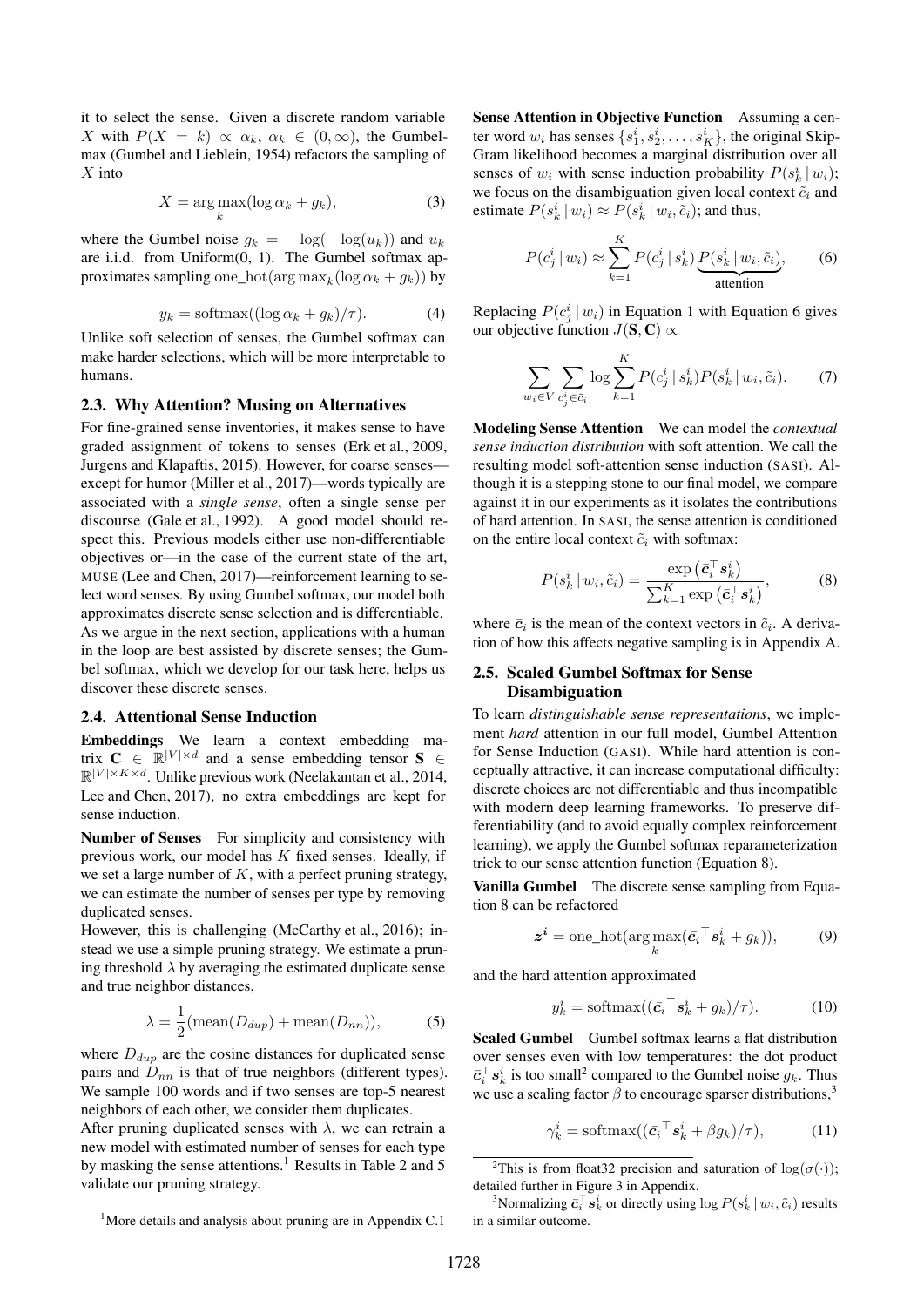and tune it as a hyperparameter. We append GASI- $\beta$  to the name of models with a scaling factor. This is critical for learning *distinguishable senses* (Figure 2, Table 2, and Table 5). Our final objective function for GASI- $\beta$  is

$$
J(\mathbf{S}, \mathbf{C}) \propto \sum_{w_i \in V} \sum_{w_c \in c_i} \sum_{k=1}^K \gamma_k^i \log P(w_c \mid s_k^i). \tag{12}
$$

## 3. Data and Training

For fair comparisons, we try to remain consistent with previous work (Huang et al., 2012, Neelakantan et al., 2014, Lee and Chen, 2017) in all aspects of training. In particular, we train GASI on the same April 2010 Wikipedia snapshot (Shaoul and Westbury, 2010) with 1B tokens and the same vocabulary released by Neelakantan et al. (2014); set the number of senses  $K = 3$  and dimension  $d = 300$  for each word unless otherwise specified. More details are in the Appendix. Following Maddison et al. (2017), we fix the temperature  $\tau = 0.5$ , and tune the scaling factor  $\beta = 0.4$ using grid search within  $\{0.1 \ldots 0.9\}$  on **AvgSimC** for contextual word similarity (Section 5); this tuning preceded all interpretability experiments. If not reprinted, numbers for competing models are either computed with pre-trained embeddings released by authors or trained on released code.

#### 4. Evaluating Interpretability

We turn to traditional evaluations of sense embeddings later (Section 5), but our focus is on human interpretability. If you show a human the senses, can they understand why a model would assign a sense to that context? This section evaluates whether the representations make sense to human consumers of multisense models.

In the age of BERT and ELMo, these are the dimensions that are most critical for multisense representations. While contextual word vectors are most useful for *computer* understanding of meaning, *humans* often want an overview of word meanings for other tasks.

Sense representations are useful for human-in-theloop applications. They help understand semantic drift (Hamilton et al., 2016): how do the meanings of "gay" reflect social progress? They help people learn languages (Noraset et al., 2017): what does it mean when someone says that I "embarrassed" them? They help linguists understand the sense inventory of a language (Kawahara et al., 2014): what are the frames that can be used by the verb "participate"? These questions (and human understanding) are helped by discrete senses, which the Gumbel softmax uncovers.

More broadly, this is the goal of interpretable machine learning (Doshi-Velez and Kim, 2017). While downstream models do not always need an interpretable explanation of *why* a model uses a particular representation, interactive machine learning and explainable machine learning do. To date, multisense representations ignore this use case.

Qualitative analysis Previous papers use nearest neighbors of a few examples to qualitatively argue that their models have captured meaningful senses of words. We also give an example in Figure 2, which provides an intuitive view on how the learned senses are clustered by visualizing

| Model                     | Sense<br>Accuracy | Judgment<br>Accuracy | Agreement    |
|---------------------------|-------------------|----------------------|--------------|
| <b>MUSE</b><br>$MSSG-30K$ | 67.33<br>69.33    | 62.89<br>66.67       | 0.73<br>0.76 |
| GASI- $\beta$             | 71.33             | 67.33                | 0.77         |

Table 1: Word intrusion evaluations on top ten nearest neighbors of sense embeddings. Users find misfit words most easily with GASI- $\beta$ , suggesting these representations are more interpretable.

| Model                 | Accuracy | P    | Agreement |
|-----------------------|----------|------|-----------|
| <b>MUSE</b>           | 28.0     | 0.33 | 0.68      |
| $MSSG-30K$            | 44.5     | 0.37 | 0.73      |
| GASI (no $\beta$ )    | 33.8     | 0.33 | 0.68      |
| GASI- $\beta$         | 50.0     | 0.48 | 0.75      |
| GASI- $\beta$ -pruned | 75.2     | 0.67 | 0.96      |

Table 2: Human-model consistency on *contextual word sense selection*; P is the average probability assigned by the model to the human choices. GASI- $\beta$  is most consistent with crowdworkers. Reducing sense duplication by retraining our model with pruning mask improves human-model agreement.

the nearest neighbors of word "bond" using t-SNE projection (van der Maaten and Hinton, 2008). Our model (right) disentangles the three sense of "bond" clearly.

However, examples can be cherry-picked. This problem bedeviled topic modeling until rigorous human evaluation was introduced (Chang et al., 2009). We adapt both aspects of their evaluations: *word intrusion* (Schnabel et al., 2015) to evaluate whether individual senses are coherent and *topic intrusion*—rather sense intrusion in this setting—to evaluate whether humans agree with models' sense assignments *in context*. Using crowdsourced evaluations from Figure-Eight, we compare our models with two previous state-of-the-art sense embeddings models, i.e., MSSG (Neelakantan et al., 2014) and MUSE (Lee and Chen,  $2017$ ).<sup>4</sup>

## 4.1. Word Intrusion for Sense Coherence

Schnabel et al. (2015) suggest a "good" word embedding should have coherent neighbors and evaluate coherence by *word intrusion*. They present crowdworkers four words: three are close in embedding space but one is an "intruder". If the embedding makes sense, contributors will easily spot the word that "does not belong".

Similarly, we examine the coherence of ten nearest neighbors of senses in the *contextual word sense selection* task (Section 4.2) and replace one neighbor with an "intruder". We generate three intruders for each sense and collect three judgments per intruder. To account for variation in users and intruders, we count an instance as "correct" if two or more crowdworkers correctly spot the intruder.

Like Chang et al. (2009), we want the "intruder" to be about

<sup>&</sup>lt;sup>4</sup>MSSG has two settings; we run human evaluation with MSSG-30K which has higher correlation with MaxSimC on SCWS.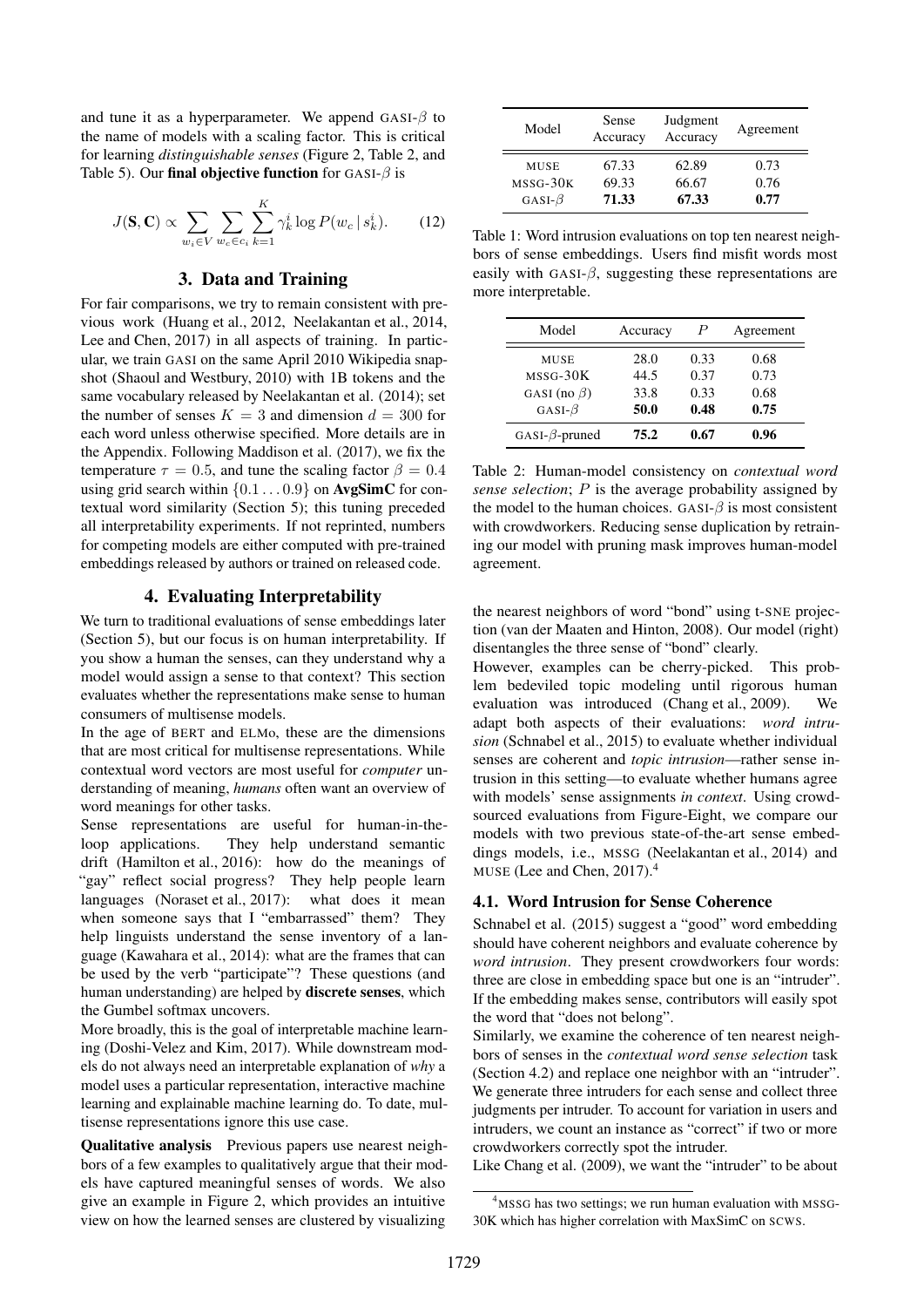

Figure 2: t-SNE projections of nearest neighbors for "bond" by *hard-attention* models: MUSE (RL-based) and our GASI-β. Trained on same dataset and vocabulary, both models learn three vectors per word (bond\_i is i<sup>th</sup> sense vector). GASI (right) learns three distinct senses of "bond" while MUSE (left) learns overlapping senses.

as frequent as the target but not too similar. For sense  $s_i^m$  of word type  $w_i$ , we randomly select a word from the neighbors of *another* sense  $s_i^n$  of  $w_i$ .

All models have comparable model accuracy. GASI- $\beta$  learns senses that have the highest coherence while MUSE learns mixtures of senses (Table 1).

We use the aggregated confidence score provided by Figure-Eight to estimate the level of inter-rater agreement between multiple contributors (Figure Eight, 2018). The agreement is high for all models, and  $GASI-\beta$  has the highest agreement, suggesting that the senses learned by  $GASI-\beta$  are easier to interpret.

#### 4.2. Contextual Word Sense Selection

The previous task measures whether individual senses are coherent. Now we evaluate models' disambiguation of senses *in context*.

Task Description Given a target word in context, we ask a crowdworker to select which sense group best fits the sentence. Each sense group is described by its top ten distinct nearest neighbors, and the sense group order is shuffled.

Data Collection We select fifty nouns with five sentences from SemCor 3.0 (Miller et al., 1994). We first filter all word types with fewer than ten sentences and select the fifty most polysemous nouns from Word-Net (Miller and Fellbaum, 1998) among the remaining senses. For each noun, we randomly select five sentences.

Metrics For each model, we collect three judgments for each question. We consider a model correct if at least two crowdworkers select the same sense as the model.

Sense Disambiguation and Interpretability If humans consistently pick the same sense as the model, they must first understand the choices, thus implying the nearest neighbor words were coherent. Moreover, they also agree that among those senses, that sense was the right choice for this token. GASI- $\beta$  selections are most consistent with hu-

|         |          | <b>MUSE</b> | <b>MSSG</b> | GASI- $\beta$ |
|---------|----------|-------------|-------------|---------------|
| word    | agree    | 4.78        | 0.39        | 1.52          |
| overlap | disagree | 5.43        | 0.98        | 6.36          |
| Glove   | agree    | 0.86        | 0.33        | 0.36          |
| cosine  | disagree | 0.88        | 0.57        | 0.81          |

Table 3: Similarities of human and model choices when they agree and disagree for two metrics: simple word overlap (top) and Glove cosine similarity (bottom). Humans agree with the model when the senses are distinct.

| The real question is - how are those four years used and what<br>is their value as training? |                                                                                   |  |
|----------------------------------------------------------------------------------------------|-----------------------------------------------------------------------------------|--|
| s1                                                                                           | hypothetical, unanswered, topic, answered, discus-<br>sion, yes/no, answer, facts |  |
| s2                                                                                           | toss-up, answers, guess, why, answer, trivia, caller,<br>wondering, answering     |  |
| s3                                                                                           | argument, contentious, unresolved, concerning, mat-                               |  |

Table 4: A case where MSSG has low overlap but confuses raters (agreement 0.33); the model chooses s1.

ter, regarding, debated, legality

mans'; its selections have the highest accuracy and assigns the largest probability assigned to the human choices (Table 2). Thus, GASI- $\beta$  produces sense embeddings that are both more interpretable and distinguishable. GASI without a scaling factor, however, has low consistency and flat sense distribution.

Model Confidence However, some contexts are more ambiguous than others. For fine-grained senses, best practice is to use graded sense assignments (Erk et al., 2013). Thus, we also show the model's probability of the top human choice; distributions close to  $\frac{1}{K}$  (0.33) suggest the model learns a distribution that cannot disambiguate senses. We consider granularity of senses further in Section 6.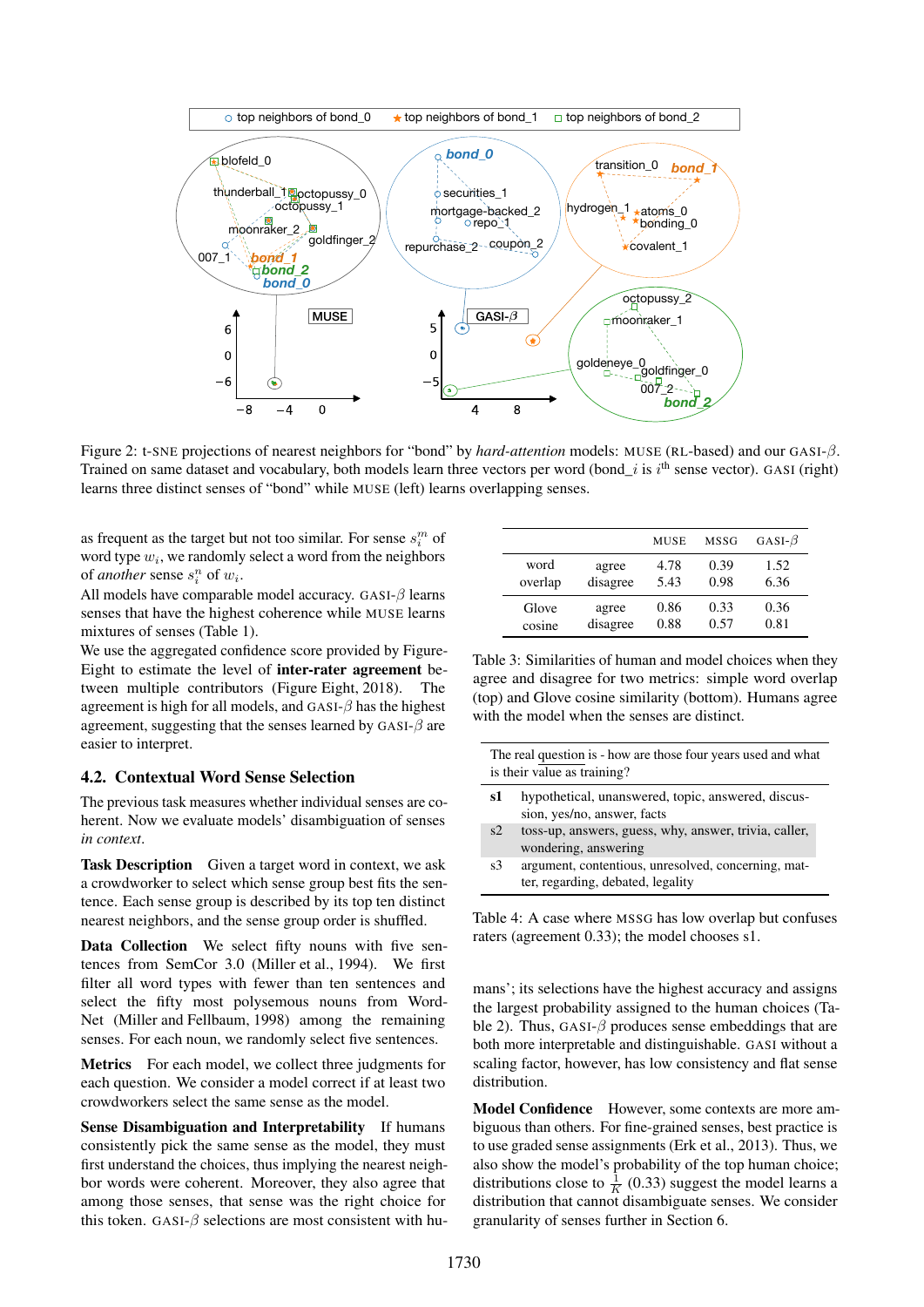Inter-rater Agreement We use the confidence score computed by Figure-Eight to estimate the raters' agreement for this task. GASI- $\beta$  has the highest human-model agreement, while both MUSE and GASI without scaling have the lowest.

Error Analysis Next, we explore why crowdworkers disagree with the model even though the senses are interpretable (Table 1). Is it that the model has learned *duplicate* senses that both the users and model cannot distinguish (the senses are all bad or identical) or is it that crowdworkers agree with each other but *disagree* with the model (the model selects bad senses)?

Two trends suggest duplicate senses cause disagreement both for humans with models and humans with each other. For two measures of sense similarity—simple word overlap and GLoVE similarity—similarity is lower when users and models agree (Table 3). Humans also agree with each other more. For GASI- $\beta$ , pairs with perfect agreement have a word overlap of around 2.5, while the senses with lowest agreement have overlap around 5.5.

To reduce duplicated senses, we retrain the model with pruning (Section 2.4, Equation 5). We remove a little more than one sense per type on average. To maintain the original setting, for word types that have fewer than three senses left, we compute the nearest neighbors to dummy senses represented by random embeddings. Our model trained with pruning mask (GASI-β-pruned) reaches very high inter-rater agreement and higher human-model agreement than models with a fixed number of senses (Table 2, bottom).

# 5. Word Similarity Evaluation

GASI and GASI- $\beta$  are interpretable, but how do they fare on standard word similarity tasks?

Contextual Word Similarity Tailored for sense embedding evaluation, Stanford Contextual Word Similarities (Huang et al., 2012, SCWS) has 2003 word pairs tied to context sentences. These tasks assign a pair of word types (e.g., "green" and "buck") a similarity/relatedness score. Moreover, both words in the pair have an associated context. These contexts disambiguate homonymous and polysemous word types and thus captures sense-specific similarity. Thus, we use this dataset to tune our hyperparameters, comparing Spearman's rank correlation  $\rho$  between embedding similarity and the gold similarity judgments: higher scores imply the model captures semantic similarities consistent with the trusted similarity scores.

To compute the word similarity with senses we use two metrics (Reisinger and Mooney, 2010) that take context and sense disambiguation into account: MaxSimC computes the cosine similarity  $cos(s_1^*, s_2^*)$  between the two most probable senses  $s_1^*$  and  $s_2^*$  that maximizes  $P(s_k^i | w_i, \tilde{c}_i)$ . **AvgSimC** weights average similarity over the combinations of all senses  $\sum_{i=1}^{K} \sum_{i=j}^{K} P(s_i^1 | w_1, \tilde{c}_1) P(s_j^2 | w_2, \tilde{c}_2) \cos(s_i^1 s_j^2)$ .

We compare variants of our model with existing sense embedding models (Table 5), including two previous SOTAs: the clustering-based Multi-Sense Skip-Gram model (Neelakantan et al., 2014, MSSG) on AvgSimC and the RL-based Modularizing Unsupervised Sense Embeddings (Lee and Chen, 2017, MUSE) on MaxSimC. GASI better captures similarity than SASI, corroborating that hard

| Model                   | MaxSimC | AvgSimC |
|-------------------------|---------|---------|
| Huang et al. (2012)-50d | 26.1    | 65.7    |
| MSSG-6K                 | 57.3    | 69.3    |
| MSSG-30K                | 59.3    | 69.2    |
| Tian et al. (2014)      | 63.6    | 65.4    |
| Li and Jurafsky (2015)  | 66.6    | 66.8    |
| Oiu et al. (2016)       | 64.9    | 66.1    |
| Bartunov et al. (2016)  | 53.8    | 61.2    |
| MUSE Boltzmann          | 67.9    | 68.7    |
| <b>SASI</b>             | 55.1    | 67.8    |
| GASI (w/o scaling)      | 68.2    | 68.3    |
| GASI- $\beta$           | 66.4    | 69.5    |
| GASI- $\beta$ -pruned   | 67.0    | 69.5    |

Table 5: Spearman's correlation  $100\rho$  on SCWS (trained on 1B token, 300d vectors except for Huang et al.). GASI and  $GASI-\beta$  both can disambiguate the sense and correlate with human ratings. Retraining the model with pruned senses further improves local similarity correlation.

attention aids word sense selection. GASI without scaling has the best MaxSimC; however, it learns a flat sense distribution (Figure 2). GASI- $\beta$  has the best AvgSimC and a competitive MaxSimC. While MUSE has a higher MaxSimC than GASI- $\beta$ , it fails to distinguish senses as well (Figure 2, Section 4).

We also evaluate the retrained model with pruning mask on this dataset. GASI- $\beta$ -pruned has the same AvgSimC as GASI- $\beta$  and higher local similarity correlation (Table 5, bottom), validating our pruning strategy (Section 2.4).

Word Sense Selection in Context SCWS evaluates models' sense selection indirectly. We further compare GASI- $\beta$ with previous SOTA, MSSG-30K and MUSE, on the Word in Context dataset (Pilehvar and Camacho-Collados, 2019, WiC) which requires the model to identify whether a word has the same sense in two contexts. To reduce the variance in training and to focus on evaluating the sense selection module, we use an evaluation suited for unsupervised models: if the model selects different sense vectors given contexts, we mark that the word has different senses.<sup>5</sup> For MUSE, MSSG and GASI- $\beta$ , we use each model's sense selection module; for DeConf (Pilehvar and Collier, 2016) and SW2V (Mancini et al., 2017), we follow Pilehvar and Camacho-Collados (2019) and Pelevina et al. (2016) by selecting the closest sense vectors to the context vector. De-Conf results are comparable to supervised results  $(59.4\pm)$ 0.7). GASI- $\beta$  has the best result (55.3) apart from DeConf itself (58.55)(full results in Table 8 in appendix), which uses the same sense inventory (Miller and Fellbaum, 1998, WordNet) as WiC.

Non-Contextual Word Similarity While contextual word similarity is best suited for our model and goals, other datasets without contexts (i.e., only word pairs and a rating) are both larger and ubiquitous for word vector evaluations. To evaluate the semantics captured by each sense-specific embeddings, we compare the models on non-contextual

<sup>&</sup>lt;sup>5</sup>For monosemous or out of vocab words, we choose randomly.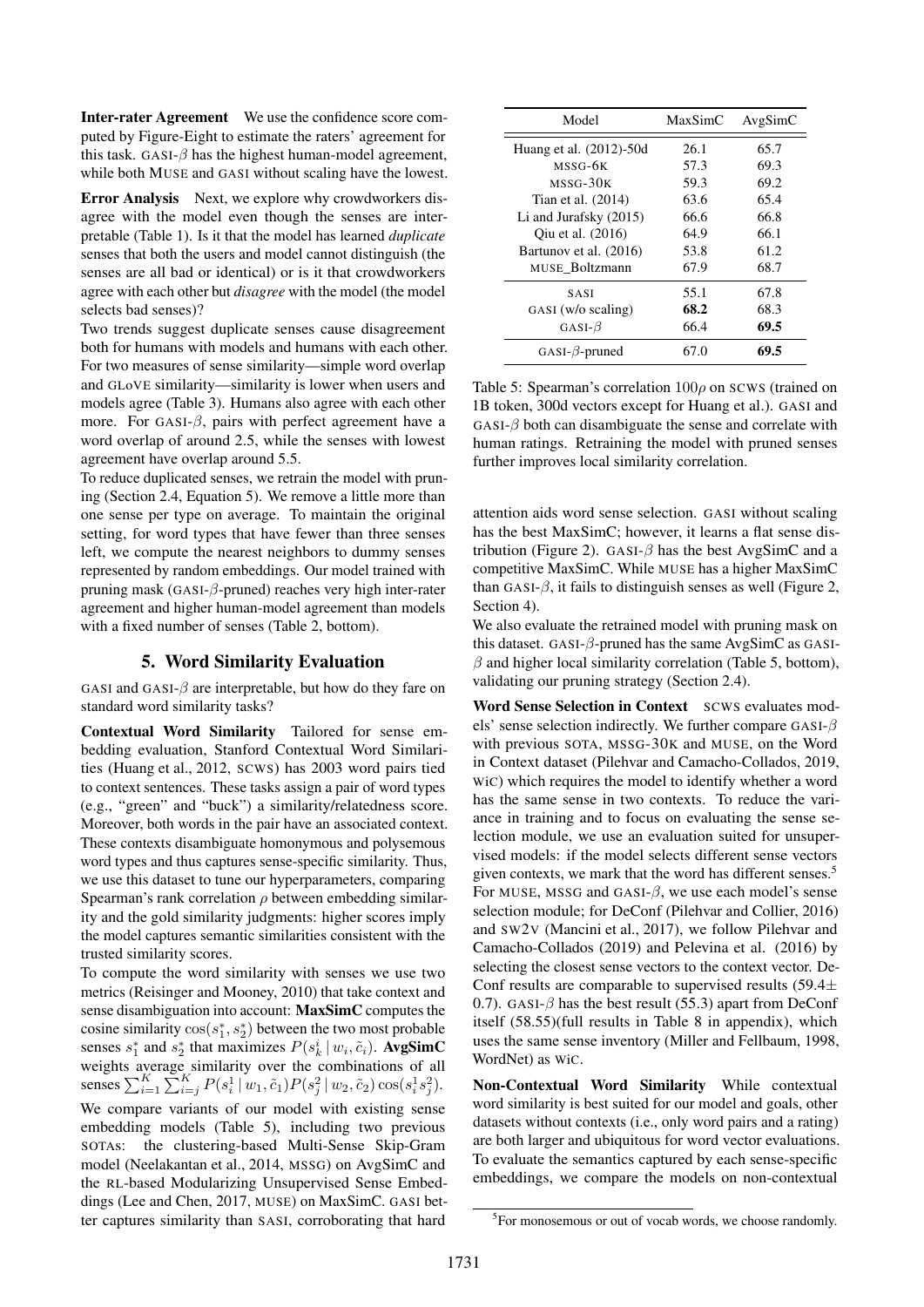| Dataset    | <b>MUSE</b> | <b>SASI</b> | GASI  | GASI- $\beta$ | PFT-GM |
|------------|-------------|-------------|-------|---------------|--------|
| SimLex-999 | 39.61       | 31.56       | 40.14 | 41.68         | 40.19  |
| WS-353     | 68.41       | 58.31       | 68.49 | 69.36         | 68.6   |
| MEN-3k     | 74.06       | 65.07       | 73.13 | 72.32         | 77.40  |
| $MC-30$    | 81.80       | 70.81       | 82.47 | 85.27         | 74.63  |
| RG-65      | 81.11       | 74.38       | 77.19 | 79.77         | 79.75  |
| $YP-130$   | 43.56       | 48.28       | 49.82 | 56.34         | 59.39  |
| MT-287     | 67.22       | 64.54       | 67.37 | 66.13         | 69.66  |
| MT-771     | 64.00       | 55.00       | 66.65 | 66.70         | 68.91  |
| $RW-2k$    | 48.46       | 45.03       | 47.22 | 47.69         | 45.69  |

Table 6: Spearman's correlation on non-contextual word similarity (MaxSim). GASI- $\beta$  has higher correlation on three datasets and is competitive on the others. PFT-GM is trained with two components/senses while other models learn three. A full version including MSSG is in appendix.

word similarity datasets.<sup>6</sup> Like Lee and Chen (2017) and Athiwaratkun et al. (2018), we compute the word similarity based on senses by MaxSim (Reisinger and Mooney, 2010), which maximizes the cosine similarity over the combination of all sense pairs and does not require local contexts,

$$
\text{MaxSim}(w_1, w_2) = \max_{0 \le i \le K, 0 \le j \le K} \cos(s_i^1, s_j^2). \tag{13}
$$

 $GASI-\beta$  has better correlation on three datasets, is competitive on the rest (Table 6), and remains competitive without scaling. GASI is better than MUSE, the other hard-attention multi-prototype model, on six datasets and worse on three. Our model can reproduce word similarities as well or better than existing models through our sense selection.<sup>7</sup>

## 5.1. Word Similarity vs. Interpretability

Word similarity tasks (Section 5) and human evaluations (Section 4) are inconsistent. GASI, GASI- $\beta$  and MUSE are all competitive in word similarity (Table 5 and Table 6), but only GASI- $\beta$  also does well in the human evaluations (Table 2). Both GASI without scaling and MUSE fail to learn distinguishable senses and cannot disambiguate senses. High word similarities do not necessarily indicate "good" sense embeddings quality; our human evaluation—*contextual word sense selection*—is complementary.

# 6. Related Work: Representation, Evaluation

Schütze (1998) introduces context-group discrimination for senses and uses the centroid of context vectors as a sense representation. Other work induces senses by context clustering (Purandare and Pedersen, 2004) or probabilistic mixture models (Brody and Lapata, 2009). Reisinger and Mooney (2010) first introduce multiple sense-specific vectors for each word, inspiring other

multi-prototype sense embedding models. Generally, to address polysemy in word embeddings, previous work trains on annotated sense corpora (Iacobacci et al., 2015, Gómez-Pérez and Denaux, 2019) or external sense inventories (Labutov and Lipson, 2013, Chen et al., 2014, Jauhar et al., 2015, Chen et al., 2015, Wu and Giles, 2015, Pilehvar and Collier, 2016, Mancini et al., 2017); Rothe and Schütze (2017) extend word embeddings to lexical resources without training; others induce senses via multilingual parallel corpora (Guo et al., 2014, Šuster et al., 2016, Ettinger et al., 2016).

We contrast our GASI to *unsupervised* monolingual multiprototype models along two dimensions: *sense induction methodology* and *differentiability*. Our focus is unsupervised induction because for interpretability to be useful, we assume that sense inventories and disambiguations are either unavailable or imperfect.

On the dimension of *sense induction methodology*, Huang et al. (2012) and Neelakantan et al. (2014) induce senses by context clustering; Tian et al. (2014) model a corpuslevel sense distribution; Li and Jurafsky (2015) model the sense assignment as a Chinese Restaurant Process; Qiu et al. (2016) induce senses by minimizing an energy function on a context-depend network; Bartunov et al. (2016) model the sense assignment as a steak-breaking process; Nguyen et al. (2017) model the sense embeddings as a weighted combination of topic vectors with pre-computed weights by topic models; Athiwaratkun et al. (2018) model word representations as Gaussian Mixture embeddings where each Gaussian component captures different senses; Lee and Chen (2017) compute sense distribution by a separate set of sense induction vectors. The proposed GASI marginalizes the likelihood of contexts over senses and induces senses by local context vectors; the most similar sense selection module is a bilingual model (Šuster et al., 2016) except that it does not introduce lower bound for negative sampling but uses weighted embeddings, which results in mixed senses.

On the dimension of *differentiability*, most sense selection models are *non-differentiable* and discretely select senses, with two exceptions: Šuster et al. (2016) use weighted vectors over senses; Lee and Chen (2017) implement hard attention with RL to mitigate the non-differentiability. In contrast, GASI keeps full differentiability by reparameterization and approximates discrete sense sampling with the scaled Gumbel softmax.

However, the elephants in the room are BERT and ELMo. While there are specific applications where humans might be better served by multisense embeddings, computers seem to be consistently better served by contextual representations. A natural extension is to use the aggregate representations of word senses from these models. Particularly for ELMo, one could cluster individual mentions (Chang, 2019), but this is unsatisfying at first blush: it creates clusters more specific than senses. BERT is even more difficult: the transformer is a dense, rich representation, but only a small subset describes the meaning of individual words. Probing techniques (Perone et al., 2018) could help focus on semantic aspects that help *humans* understand word usage.

 ${}^{6}RG-65$  (Rubenstein and Goodenough, 1965); SimLex-999 (Hill et al., 2015); WS-353 (Finkelstein et al., 2002); MEN-3k (Bruni et al., 2014); MC-30 (Miller and Charles, 1991); YP-130 (Yang and Powers, 2006); MTurk-287 (Radinsky et al., 2011); MTurk-771 (Halawi et al., 2012); RW-2k (Luong et al., 2013)

 $\sigma$ Given how good PDF-GM is, it could do better on contextual word similarity even though it ignores senses. Average and MaxSim are equivalent for this model; it ties  $GASI-\beta$ .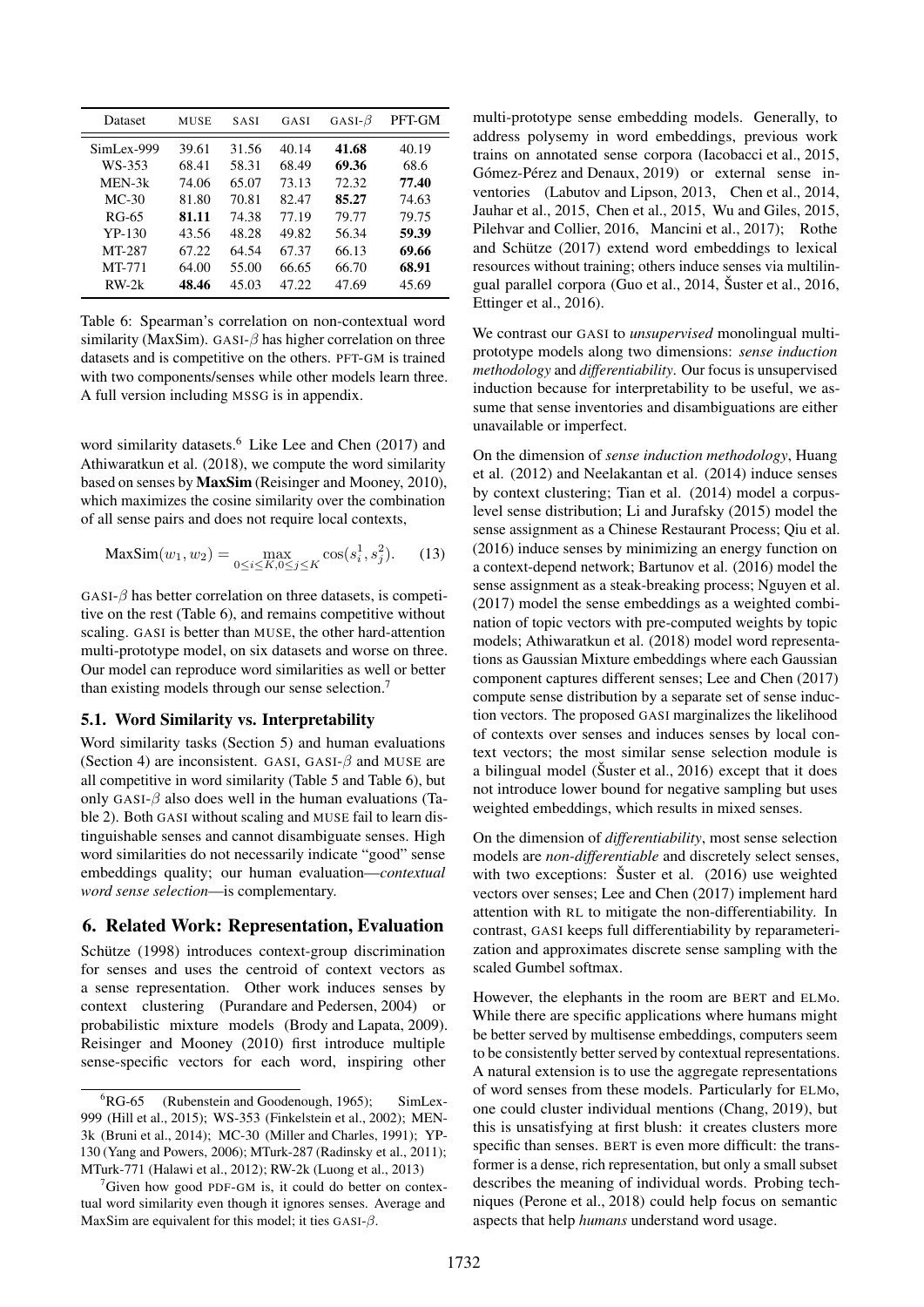# 6.1. Granularity

Despite the confluence of goals, there has been a disappointing lack of cross-fertilization between the traditional knowledge-based lexical semantics community and the representation-learning community. Following the trends of sense learning models, we—from the perspective of those used to VerbNet or WordNet—use far too few senses per word. While there is disagreement about sense inventory, "hard" and "line" (Leacock et al., 1998) definitely have more than three senses. Expanding to granular senses presents both challenges and opportunities for future work.

While moving to a richer sense inventory is valuable future work, it makes human annotation more difficult (Erk et al., 2013)—while we can expect humans to agree on which of three senses are used, we cannot for larger sense inventories. In topic models, Chang et al. (2009) develop topic log odds (in addition to the more widely used model precision) to account for graded assignment to topics. Richer user models would need to capture these more difficult decisions.

However, moving to more granular senses requires richer modeling. Bayesian nonparametrics (Orbanz and Teh, 2010) can determine the number of clusters that best explain the data. Combining online stick breaking distributions (Wang et al., 2011) with GASI's objective function could remove unneeded complexity for word types with few senses and consider the richer sense inventory for other words.

## 7. Conclusion

The goal of multi-sense word embeddings is not just to win word sense evaluation leaderboards. Rather, they should also *describe* language: given millions of tokens of a language, what are the patterns in the language that can help a lexicographer or linguist in day-to-day tasks like building dictionaries or understanding semantic drift. Our differentiable Gumbel Attention Sense Induction (GASI) offers comparable word similarities with multisense representations while also learning more distinguishable, interpretable senses.

However, simply asking whether word senses look good is only a first step. A sense induction model designed for human use should be closely integrated into that task. While we use a Word2Vec-based objective function in Section 2, ideally we should use a human-driven, task-specific metric (Feng and Boyd-Graber, 2019) to guide the selection of senses that are distinguishable, interpretable, and useful.

## Acknowledgement

We thank the anonymous reviewers for their insightful and constructive comments. We thank Martha Palmer, Kevin Seppi, and the rest of the "closing the loop" team for useful discussions during the development of this resesarch. This work was supported by NSF Grant IIS-1409287. Any opinions, findings, conclusions, or recommendations expressed here are those of the authors and do not necessarily reflect the view of the sponsor.

## 8. Bibliographical References

- Athiwaratkun, B., Wilson, A., and Anandkumar, A. (2018). Probabilistic FastText for multi-sense word embeddings. In *Proceedings of Empirical Methods in Natural Language Processing*.
- Bartunov, S., Kondrashkin, D., Osokin, A., and Vetrov, D. (2016). Breaking sticks and ambiguities with adaptive skip-gram. In *Proceedings of Artificial Intelligence and Statistics*.
- Brody, S. and Lapata, M. (2009). Bayesian word sense induction. In *Proceedings of the European Chapter of the Association for Computational Linguistics*.
- Bruni, E., Tran, N.-K., and Baroni, M. (2014). Multimodal distributional semantics. *Journal of Artificial Intelligence Research*, 49.
- Camacho-Collados, J. and Pilehvar, M. T. (2018). From word to sense embeddings: A survey on vector representations of meaning. *CoRR*, abs/1805.04032.
- Chang, J., Boyd-Graber, J., Wang, C., Gerrish, S., and Blei, D. M. (2009). Reading tea leaves: How humans interpret topic models. In *Proceedings of Advances in Neural Information Processing Systems*.
- Chang, H. (2019). Visualizing ELMo Contextual Vectors, Apr.
- Chen, X., Liu, Z., and Sun, M. (2014). A unified model for word sense representation and disambiguation. In *Proceedings of Empirical Methods in Natural Language Processing*. Citeseer.
- Chen, T., Xu, R., He, Y., and Wang, X. (2015). Improving distributed representation of word sense via WordNet gloss composition and context clustering. In *Proceedings of the Association for Computational Linguistics*, pages 15–20. Association for Computational Linguistics.
- Devlin, J., Chang, M.-W., Lee, K., and Toutanova, K. (2019). BERT: Pre-training of deep bidirectional transformers for language understanding. In *Conference of the North American Chapter of the Association for Computational Linguistics*.
- Doshi-Velez, F. and Kim, B. (2017). Towards a rigorous science of interpretable machine learning. *arXiv*.
- Erk, K., McCarthy, D., and Gaylord, N. (2009). Investigations on word senses and word usages. In *Proceedings of the Association for Computational Linguistics*.
- Erk, K., McCarthy, D., and Gaylord, N. (2013). Measuring word meaning in context. *Computational Linguistics*, 39(3):511–554.
- Ettinger, A., Resnik, P., and Carpuat, M. (2016). Retrofitting sense-specific word vectors using parallel text. In *Conference of the North American Chapter of the Association for Computational Linguistics*.
- Feng, S. and Boyd-Graber, J. (2019). What ai can do for me: Evaluating machine learning interpretations in cooperative play. In *International Conference on Intelligent User Interfaces*.
- Figure Eight. (2018). How to Calculate a Confidence Score.
- Finkelstein, L., Gabrilovich, E., Matias, Y., Rivlin, E., Solan, Z., Wolfman, G., and Ruppin, E. (2002). Placing search in context: The concept revisited. *ACM Transactions on Information Systems*, 20(1).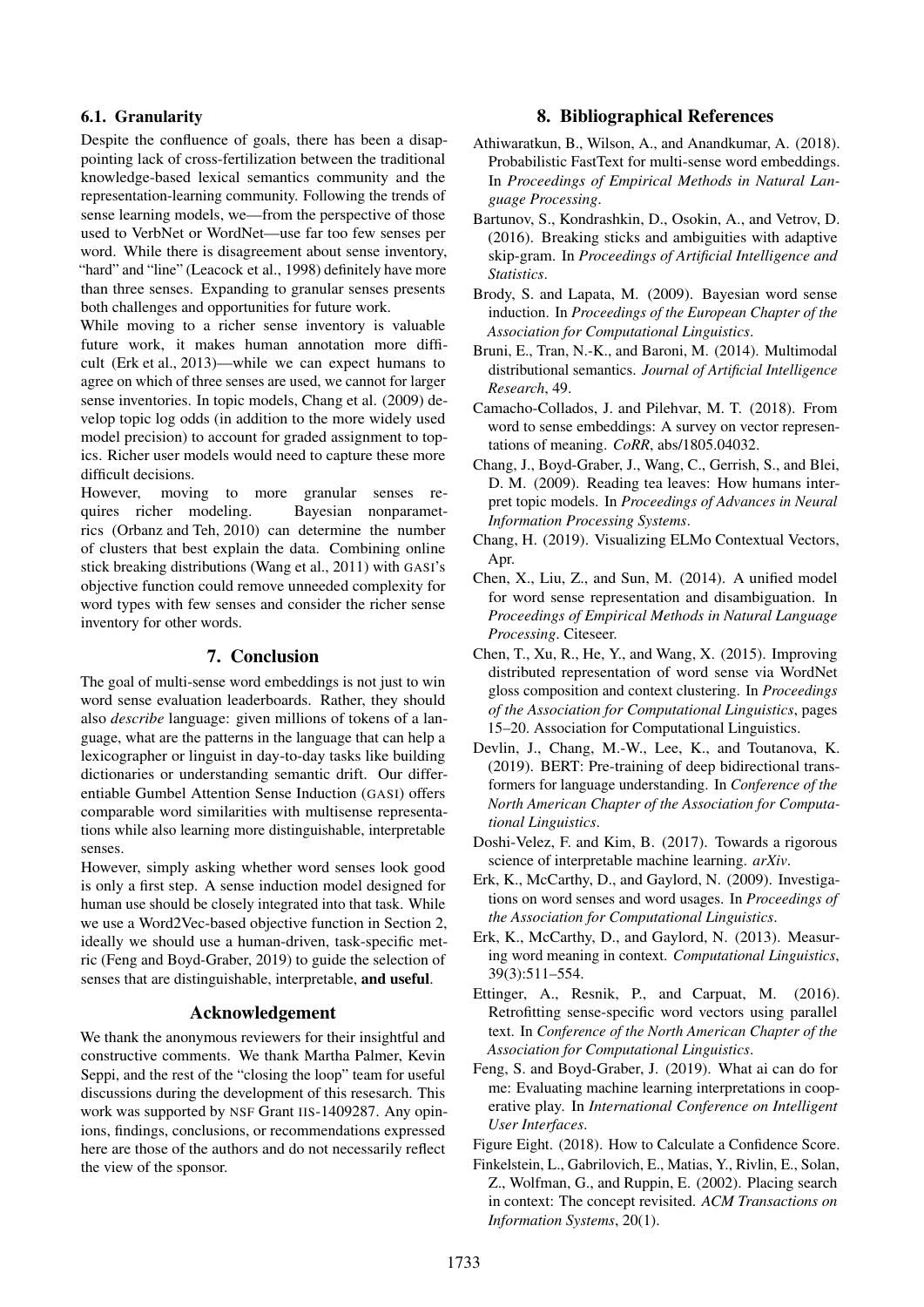- Gale, W. A., Church, K. W., and Yarowsky, D. (1992). One sense per discourse. In *Proceedings of the workshop on Speech and Natural Language*.
- Goldberg, Y. and Levy, O. (2014). Word2vec explained: Deriving Mikolov et al.'s negative-sampling wordembedding method. *arXiv preprint arXiv:1402.3722*.
- Gómez-Pérez, J. M. and Denaux, R. (2019). Vecsigrafo: Corpus-based word-concept embeddings—bridging the statistic-symbolic representational gap in natural language processing. *Semantic Web—Interoperability, Usability, Applicability*, 10(6).
- Gumbel, E. J. and Lieblein, J. (1954). Statistical theory of extreme values and some practical applications: a series of lectures. Technical report, US Government Printing Office Washington.
- Guo, J., Che, W., Wang, H., and Liu, T. (2014). Learning sense-specific word embeddings by exploiting bilingual resources. In *Proceedings of International Conference on Computational Linguistics*.
- Halawi, G., Dror, G., Gabrilovich, E., and Koren, Y. (2012). Large-scale learning of word relatedness with constraints. In *Knowledge Discovery and Data Mining*.
- Hamilton, W. L., Leskovec, J., and Jurafsky, D. (2016). Diachronic word embeddings reveal statistical laws of semantic change. In *Proceedings of the Association for Computational Linguistics*.
- Hill, F., Reichart, R., and Korhonen, A. (2015). SimLex-999: Evaluating semantic models with (genuine) similarity estimation. *Computational Linguistics*, 41(4).
- Huang, E. H., Socher, R., Manning, C. D., and Ng, A. Y. (2012). Improving word representations via global context and multiple word prototypes. In *Proceedings of the Association for Computational Linguistics*.
- Iacobacci, I., Pilehvar, T. M., and Navigli, R. (2015). SensEmbed: Learning sense embeddings for word and relational similarity. In *Proceedings of the Association for Computational Linguistics*. Association for Computational Linguistics.
- Jang, E., Gu, S., and Poole, B. (2017). Categorical reparameterization with Gumbel-softmax. In *Proceedings of the International Conference on Learning Representations*.
- Jauhar, S. K., Dyer, C., and Hovy, E. (2015). Ontologically grounded multi-sense representation learning for semantic vector space models. In *Conference of the North American Chapter of the Association for Computational Linguistics*.
- Jurgens, D. and Klapaftis, I. (2015). Semeval-2013 task 13: Word sense induction for graded and non-graded senses. In *Proceedings of the Workshop on Semantic Evaluation*.
- Kawahara, D., Peterson, D., Popescu, O., and Palmer, M. (2014). Inducing example-based semantic frames from a massive amount of verb uses. In *Proceedings of the European Chapter of the Association for Computational Linguistics*.
- Labutov, I. and Lipson, H. (2013). Re-embedding words. In *Proceedings of the Association for Computational Linguistics*.
- Leacock, C., Miller, G. A., and Chodorow, M. (1998). Using corpus statistics and wordnet relations for sense

identification. *Computational Linguistics*, 24(1):147–165, March.

- Lee, G.-H. and Chen, Y.-N. (2017). MUSE: Modularizing unsupervised sense embeddings. In *Proceedings of Empirical Methods in Natural Language Processing*.
- Li, J. and Jurafsky, D. (2015). Do multi-sense embeddings improve natural language understanding? In *Proceedings of the Association for Computational Linguistics*.
- Luong, T., Socher, R., and Manning, C. (2013). Better word representations with recursive neural networks for morphology. In *Conference on Computational Natural Language Learning*.
- Maddison, C. J., Mnih, A., and Teh, Y. W. (2017). The concrete distribution: A continuous relaxation of discrete random variables. In *Proceedings of the International Conference on Learning Representations*.
- Mancini, M., Camacho-Collados, J., Iacobacci, I., and Navigli, R. (2017). Embedding words and senses together via joint knowledge-enhanced training. In *Conference on Computational Natural Language Learning*.
- McCarthy, D., Apidianaki, M., and Erk, K. (2016). Word sense clustering and clusterability. *Computational Linguistics*, 42(2):245–275, June.
- Mikolov, T., Chen, K., Corrado, G., and Dean, J. (2013a). Efficient estimation of word representations in vector space. *arXiv preprint arXiv:1301.3781*.
- Mikolov, T., Sutskever, I., Chen, K., Corrado, G. S., and Dean, J. (2013b). Distributed representations of words and phrases and their compositionality. In *Proceedings of Advances in Neural Information Processing Systems*.
- Miller, G. A. and Charles, W. G. (1991). Contextual correlates of semantic similarity. *Language and cognitive processes*, 6.
- Miller, G. and Fellbaum, C. (1998). *WordNet: An electronic lexical database*. MIT Press Cambridge.
- Miller, G. A., Chodorow, M., Landes, S., Leacock, C., and Thomas, R. G. (1994). Using a semantic concordance for sense identification. In *Proceedings of the workshop on Human Language Technology*.
- Miller, T., Hempelmann, C., and Gurevych, I. (2017). SemEval-2017 Task 7: Detection and interpretation of English puns. In *Proceedings of the Workshop on Semantic Evaluation*.
- Neelakantan, A., Shankar, J., Passos, A., and McCallum, A. (2014). Efficient non-parametric estimation of multiple embeddings per word in vector space. In *Proceedings of Empirical Methods in Natural Language Processing*.
- Nguyen, D. Q., Nguyen, D. Q., Modi, A., Thater, S., and Pinkal, M. (2017). A mixture model for learning multisense word embeddings. In *Proceedings of the Joint Conference on Lexical and Computational Semantics*.
- Noraset, T., Liang, C., Birnbaum, L., and Downey, D. (2017). Definition modeling: Learning to define word embeddings in natural language. In *Association for the Advancement of Artificial Intelligence*.
- Orbanz, P. and Teh, Y. W., (2010). *Bayesian Nonparametric Models*. Springer.
- Pelevina, M., Arefiev, N., Biemann, C., and Panchenko, A.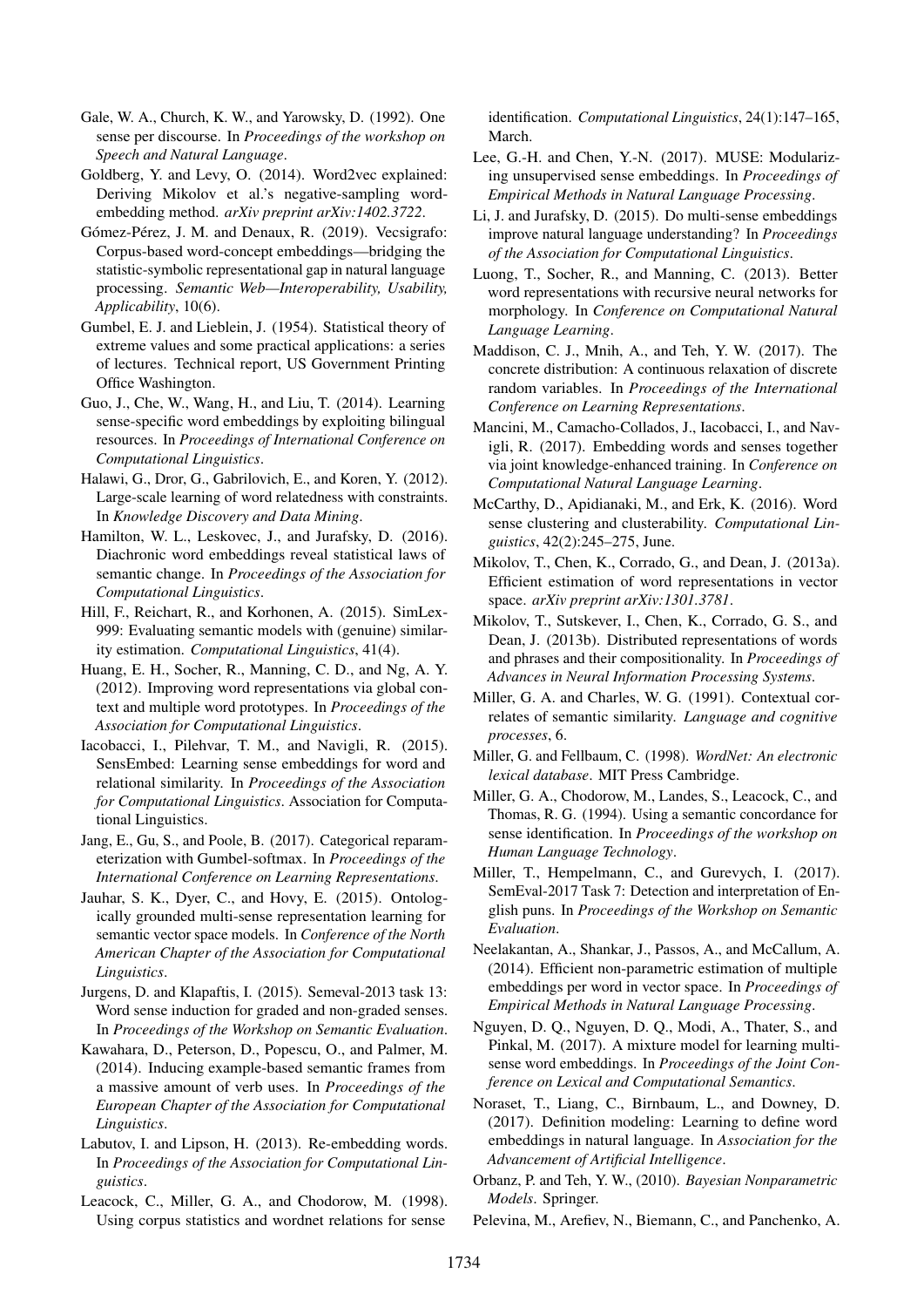(2016). Making sense of word embeddings. In *Workshop on Representation Learning for NLP*.

- Perone, C. S., Silveira, R., and Paula, T. S. (2018). Evaluation of sentence embeddings in downstream and linguistic probing tasks. *arXiv preprint arXiv:1806.06259*.
- Peters, M., Neumann, M., Iyyer, M., Gardner, M., Clark, C., Lee, K., and Zettlemoyer, L. (2018). Deep contextualized word representations. In *Conference of the North American Chapter of the Association for Computational Linguistics*.
- Pilehvar, M. T. and Camacho-Collados, J. (2019). WiC: 10,000 example pairs for evaluating context-sensitive representations. In *Conference of the North American Chapter of the Association for Computational Linguistics*.
- Pilehvar, M. T. and Collier, N. (2016). De-conflated semantic representations. In *Proceedings of Empirical Methods in Natural Language Processing*.
- Purandare, A. and Pedersen, T. (2004). Word sense discrimination by clustering contexts in vector and similarity spaces. In *Conference on Computational Natural Language Learning*.
- Qiu, L., Tu, K., and Yu, Y. (2016). Context-dependent sense embedding. In *Proceedings of Empirical Methods in Natural Language Processing*.
- Radinsky, K., Agichtein, E., Gabrilovich, E., and Markovitch, S. (2011). A word at a time: Computing word relatedness using temporal semantic analysis. In *Proceedings of the World Wide Web Conference*.
- Reisinger, J. and Mooney, R. J. (2010). Multi-prototype vector-space models of word meaning. In *Conference of the North American Chapter of the Association for Computational Linguistics*.
- Rothe, S. and Schütze, H. (2017). AutoExtend: Combining word embeddings with semantic resources. *Computational Linguistics*, 43(3).
- Rubenstein, H. and Goodenough, J. B. (1965). Contextual correlates of synonymy. *Communications of the ACM*, 8(10).
- Schnabel, T., Labutov, I., Mimno, D. M., and Joachims, T. (2015). Evaluation methods for unsupervised word embeddings. In *Proceedings of Empirical Methods in Natural Language Processing*.
- Schütze, H. (1998). Automatic word sense discrimination. *Computational linguistics*, 24(1).
- Shaoul, C. and Westbury, C. (2010). The Westbury Lab Wikipedia Corpus.
- Šuster, S., Titov, I., and van Noord, G. (2016). Bilingual learning of multi-sense embeddings with discrete autoencoders. In *Conference of the North American Chapter of the Association for Computational Linguistics*.
- Tian, F., Dai, H., Bian, J., Gao, B., Zhang, R., Chen, E., and Liu, T.-Y. (2014). A probabilistic model for learning multi-prototype word embeddings. In *Proceedings of International Conference on Computational Linguistics*.
- van der Maaten, L. and Hinton, G. (2008). Visualizing data using t-SNE. *Journal of Machine Learning Research*, 9(Nov).
- Wang, C., Paisley, J., and Blei, D. M. (2011). Online varia-

tional inference for the hierarchical Dirichlet process. In *Proceedings of Artificial Intelligence and Statistics*.

- Wu, Z. and Giles, C. (2015). Sense-aaware semantic analysis: A multi-prototype word representation model using Wikipedia. In *Association for the Advancement of Artificial Intelligence*.
- Yang, D. and Powers, D. M. (2006). *Verb similarity on the taxonomy of WordNet*. Masaryk University.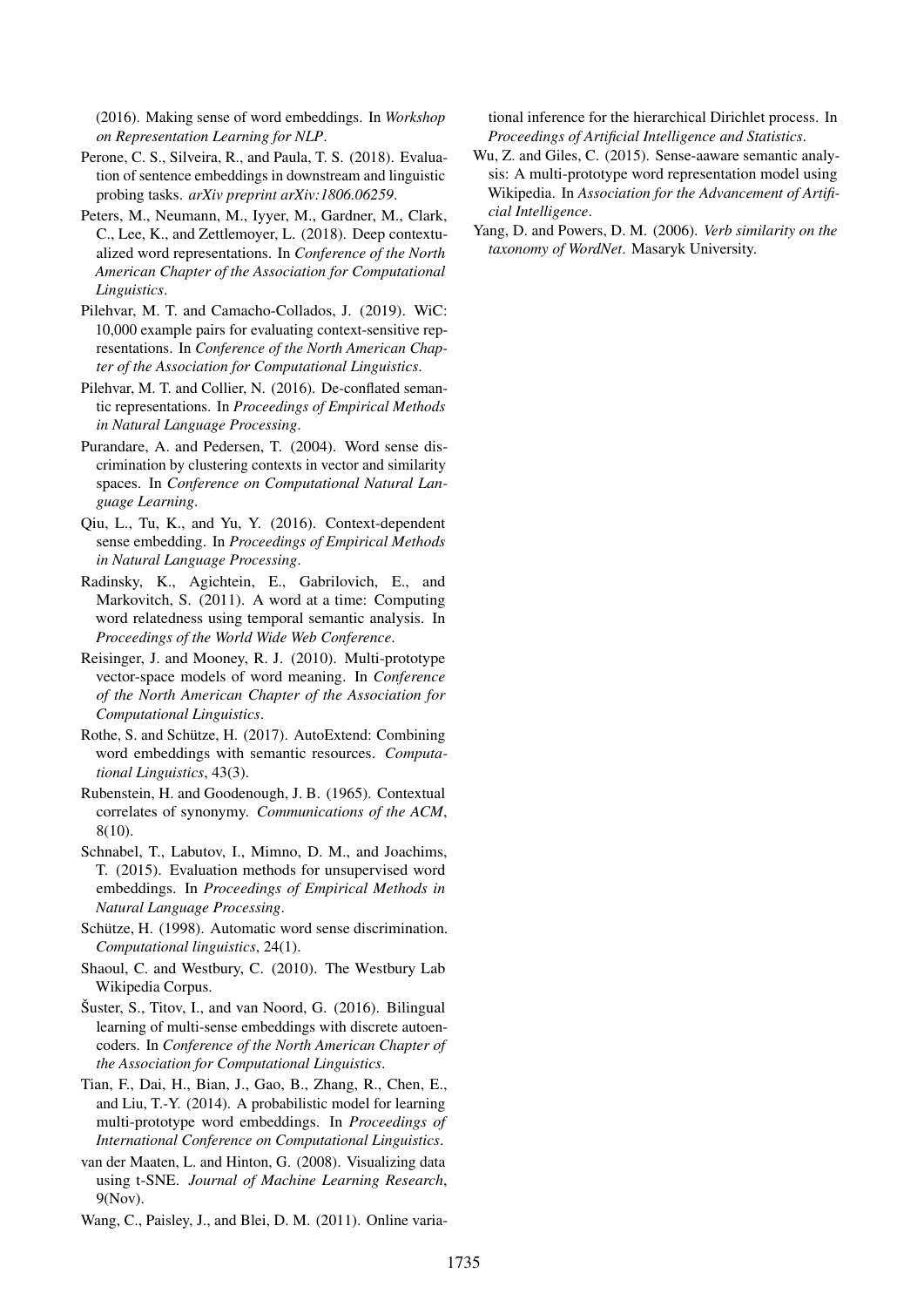### Appendix

Equation and figure numbers continue from main submission.

## A. Derivation Desiderata

Like the Skip-Gram objective (Equation 2), we model the likelihood of a context word given the center sense  $P(c_j^i | s_k^i)$ using softmax,

$$
P(c_j^i | s_k^i) = \frac{\exp\left(c_j^{i\top} s_k^i\right)}{\sum_{j=1}^{|V|} \exp\left(c_j^{\top} s_k^i\right)},\tag{14}
$$

where the bold symbol  $s_k^i$  is the vector representation of sense  $s_k^j$  from **S**, and  $c_j$  is the context embedding of word  $c_i$  from  $\mathbf C$ .

Computing the softmax over the vocabulary is timeconsuming. We want to adopt negative sampling to approximate  $\log P(c_j^i | s_k^i)$ , which does not exist explicitly in our objective function (Equation 7).<sup>8</sup>

However, given the concavity of the logarithm function, we can apply Jensen's inequality,

$$
\log \left[ \sum_{k=1}^{K} P(c_j^i \mid s_k^i) P(s_k^i \mid w_i, \tilde{c}_i) \right] \ge \q \qquad (15)
$$

$$
\sum_{k=1}^{K} P(s_k^i \mid w_i, \tilde{c}_i) \log P(c_j^i \mid s_k^i),
$$

and create a lower bound of the objective. Maximizing this lower bound gives us a *tractable objective*,  $J(\mathbf{S}, \mathbf{C}) \propto$ 

$$
\sum_{w_i \in V} \sum_{c_j^i \in \tilde{c}_i} \sum_{k=1}^K P(s_k^i \, | \, w_i, \tilde{c}_i) \log P(c_j^i \, | \, s_k^i), \tag{16}
$$

where  $\log P(c_j^i | s_k^i)$  is estimated by negative sampling (Mikolov et al., 2013b),

$$
\log \sigma({\bm{c}_j^i}^\top \bm{s}_k^i) + \sum_{j=1}^n \mathbb{E}_{c_j \sim P_n(c)}[\log \sigma(-\bm{c}_j^\top \bm{s}_k^j))]
$$

#### B. Training Details

During training, we fix the window size to five and the dimensionality of the embedding space to 300 for comparison to previous work. We initialize both sense and context embeddings randomly within U(-0.5/dim, 0.5/dim) as in Word2Vec. We set the initial learning rate to 0.01; it is decreased linearly until training concludes after 5 epochs. The batch size is 512, and we use five negative samples per center word-context pair as suggested by Mikolov et al. (2013a). The subsample threshold is 1e-4. We train our model on the GeForce GTX 1080 Ti, and our implementation (using PyTorch 3.0) takes ∼ 6 hours to train one epoch on the April 2010 Wikipedia snapshot (Shaoul and Westbury, 2010) with 100k vocabulary. For comparison, our implementation of Skip-Gram on the same framework takes  $\sim$  2 hours each epoch.



Figure 3: We approximate hard attention with a Gumbel softmax on the context-sense dot product  $\bar{c}_i^{\top} s_k^i$  (Equation 10), whose mean and std plotted here as a function of iteration. The shadowed area shows that it has a smaller scale than the Gumbel noise  $g_k$ , such that  $g_k$ , rather than the embeddings, dominates the sense attention.



Figure 4: Histogram of number of senses left after posttraining pruning for two models: GASI-0.4 initialized with three senses and GASI-0.4 initialized with five senses. We rank the number of senses of words by their frequency from high to low.

### C. Number of Senses

For simplicity and consistency with most of previous work, we present our model with a fixed number of senses K.

#### C.1. Post-training Pruning and Retraining

For words that do not have multiple senses or have most senses appear very low-frequently in corpus, our model (as well as many previous models) learns duplicate senses. Ideally, if we set a large number of K, with a perfect *pruning* strategy, we can estimate the number of senses per type by removing duplicated senses and retrain a new model with

<sup>&</sup>lt;sup>8</sup>Deriving the negative sampling requires the logarithm of a softmax (Goldberg and Levy, 2014).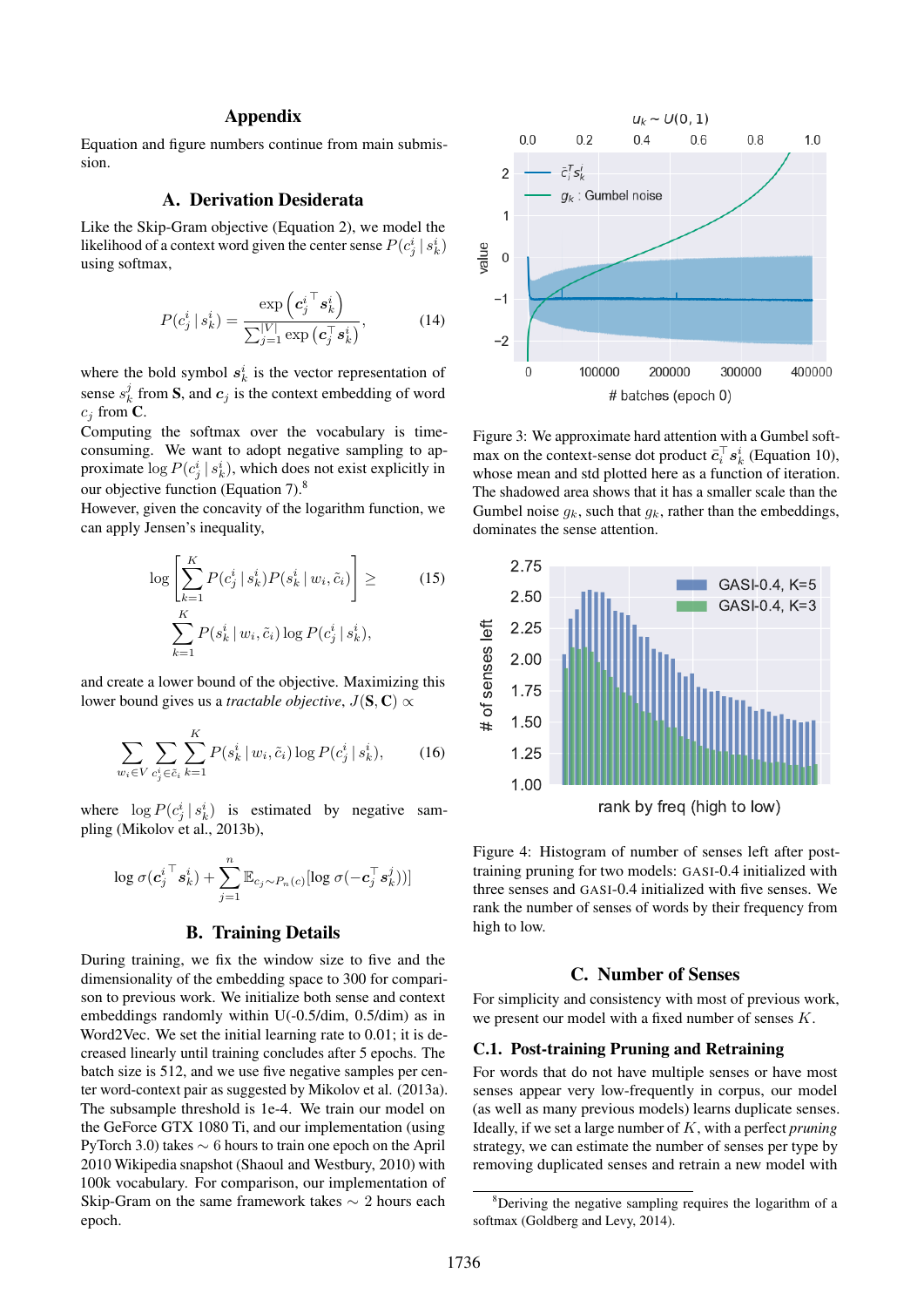

Figure 5: As the scale factor  $\beta$  increases, the sense selection distribution for "bond" given examples from SemCor 3.0 for synset "bond.n.02" becomes flatter, indicating less disambiguated sense vectors.

| $0.0\,$ |                                                                                                                                                                                                                                                                                                                                                                                                                                                                                                                                                                                                                                                                      |                |                      |                                    |                      |                |                |                                                                                                                                                                                                                                                                                                                                                                                                                                                                                                                                                                                                                                                        |
|---------|----------------------------------------------------------------------------------------------------------------------------------------------------------------------------------------------------------------------------------------------------------------------------------------------------------------------------------------------------------------------------------------------------------------------------------------------------------------------------------------------------------------------------------------------------------------------------------------------------------------------------------------------------------------------|----------------|----------------------|------------------------------------|----------------------|----------------|----------------|--------------------------------------------------------------------------------------------------------------------------------------------------------------------------------------------------------------------------------------------------------------------------------------------------------------------------------------------------------------------------------------------------------------------------------------------------------------------------------------------------------------------------------------------------------------------------------------------------------------------------------------------------------|
|         | sense0 sense1 sense2                                                                                                                                                                                                                                                                                                                                                                                                                                                                                                                                                                                                                                                 |                | sense0 sense1 sense2 |                                    | sense0 sense1 sense2 |                |                | sense0 ser                                                                                                                                                                                                                                                                                                                                                                                                                                                                                                                                                                                                                                             |
|         | e 5: As the scale factor $\beta$ increases, the sense selection distribution for "bond" given examples from Se<br>et "bond.n.02" becomes flatter, indicating less disambiguated sense vectors.                                                                                                                                                                                                                                                                                                                                                                                                                                                                       |                |                      |                                    |                      |                |                |                                                                                                                                                                                                                                                                                                                                                                                                                                                                                                                                                                                                                                                        |
|         | Dataset                                                                                                                                                                                                                                                                                                                                                                                                                                                                                                                                                                                                                                                              | MSSG-30K       | MSSG-6K              | MUSE_Boltzmann                     | SASI                 | GASI           | GASI- $\beta$  | PFT-GM                                                                                                                                                                                                                                                                                                                                                                                                                                                                                                                                                                                                                                                 |
|         | SimLex-999                                                                                                                                                                                                                                                                                                                                                                                                                                                                                                                                                                                                                                                           | 31.80          | 28.65                | 39.61                              | 31.56                | 40.14          | 41.68          | 40.19                                                                                                                                                                                                                                                                                                                                                                                                                                                                                                                                                                                                                                                  |
|         | WS-353                                                                                                                                                                                                                                                                                                                                                                                                                                                                                                                                                                                                                                                               | 65.69          | 67.42                | 68.41                              | 58.31                | 68.49          | 69.36          | 68.6                                                                                                                                                                                                                                                                                                                                                                                                                                                                                                                                                                                                                                                   |
|         | MEN-3k                                                                                                                                                                                                                                                                                                                                                                                                                                                                                                                                                                                                                                                               | 65.99          | 67.10                | 74.06                              | 65.07                | 73.13          | 72.32          | 77.40                                                                                                                                                                                                                                                                                                                                                                                                                                                                                                                                                                                                                                                  |
|         | $MC-30$                                                                                                                                                                                                                                                                                                                                                                                                                                                                                                                                                                                                                                                              | 67.79          | 76.02                | 81.80                              | 70.81                | 82.47          | 85.27          | 74.63                                                                                                                                                                                                                                                                                                                                                                                                                                                                                                                                                                                                                                                  |
|         | <b>RG-65</b>                                                                                                                                                                                                                                                                                                                                                                                                                                                                                                                                                                                                                                                         | 73.90          | 64.97                | 81.11                              | 74.38                | 77.19          | 79.77          | 79.75                                                                                                                                                                                                                                                                                                                                                                                                                                                                                                                                                                                                                                                  |
|         | $YP-130$                                                                                                                                                                                                                                                                                                                                                                                                                                                                                                                                                                                                                                                             | 40.69          | 42.68                | 43.56                              | 48.28                | 49.82          | 56.34          | 59.39                                                                                                                                                                                                                                                                                                                                                                                                                                                                                                                                                                                                                                                  |
|         | MT-287<br>MT-771                                                                                                                                                                                                                                                                                                                                                                                                                                                                                                                                                                                                                                                     | 65.47<br>61.26 | 64.04<br>58.83       | 67.22<br>64.00                     | 64.54<br>55.00       | 67.37<br>66.65 | 66.13<br>66.70 | 69.66<br>68.91                                                                                                                                                                                                                                                                                                                                                                                                                                                                                                                                                                                                                                         |
|         | $RW-2k$                                                                                                                                                                                                                                                                                                                                                                                                                                                                                                                                                                                                                                                              | 42.87          | 39.24                | 48.46                              | 45.03                | 47.22          | 47.69          | 45.69                                                                                                                                                                                                                                                                                                                                                                                                                                                                                                                                                                                                                                                  |
|         | ree datasets and is competitive on others. PFT-GM is trained with two components/senses while other mode<br>Model                                                                                                                                                                                                                                                                                                                                                                                                                                                                                                                                                    | Accuracy(%)    |                      |                                    |                      |                |                | nearest neighbors, we append their distances                                                                                                                                                                                                                                                                                                                                                                                                                                                                                                                                                                                                           |
|         |                                                                                                                                                                                                                                                                                                                                                                                                                                                                                                                                                                                                                                                                      |                |                      |                                    |                      |                |                | <i>neighbor list</i> $D_{nn}$ . After populating the two 1                                                                                                                                                                                                                                                                                                                                                                                                                                                                                                                                                                                             |
|         | unsupervised multi-prototype models                                                                                                                                                                                                                                                                                                                                                                                                                                                                                                                                                                                                                                  |                |                      |                                    |                      |                |                | to choose a threshold that would prune away al                                                                                                                                                                                                                                                                                                                                                                                                                                                                                                                                                                                                         |
|         | MSSG-30K                                                                                                                                                                                                                                                                                                                                                                                                                                                                                                                                                                                                                                                             | 54.00          |                      |                                    |                      |                |                | duplicates while differentiating sense duplicati                                                                                                                                                                                                                                                                                                                                                                                                                                                                                                                                                                                                       |
|         | MUSE_Boltzmann                                                                                                                                                                                                                                                                                                                                                                                                                                                                                                                                                                                                                                                       | 52.14          |                      |                                    |                      |                |                | distinct neighbor words. Thus, we compute                                                                                                                                                                                                                                                                                                                                                                                                                                                                                                                                                                                                              |
|         | GASI- $\beta$                                                                                                                                                                                                                                                                                                                                                                                                                                                                                                                                                                                                                                                        | 55.27          |                      |                                    |                      |                |                |                                                                                                                                                                                                                                                                                                                                                                                                                                                                                                                                                                                                                                                        |
|         | semi-supervised with lexical resources                                                                                                                                                                                                                                                                                                                                                                                                                                                                                                                                                                                                                               |                |                      |                                    |                      |                |                | $\lambda = \frac{1}{2}(\text{mean}(D_{dup}) + \text{mean}(D_{nn}))$                                                                                                                                                                                                                                                                                                                                                                                                                                                                                                                                                                                    |
|         | DeConf                                                                                                                                                                                                                                                                                                                                                                                                                                                                                                                                                                                                                                                               | 58.55          |                      |                                    |                      |                |                | C.2. Number of Senses vs. Word Frequ                                                                                                                                                                                                                                                                                                                                                                                                                                                                                                                                                                                                                   |
|         | sw <sub>2v</sub>                                                                                                                                                                                                                                                                                                                                                                                                                                                                                                                                                                                                                                                     | 54.56          |                      |                                    |                      |                |                | A common heuristic is that more frequent wor                                                                                                                                                                                                                                                                                                                                                                                                                                                                                                                                                                                                           |
| in.     | 8: Sense selection on Word in Context (WiC) dataset.<br>stimated number of senses instead of a fixed number<br>ever, this is challenging (McCarthy et al., 2016); in-<br>we use a simple pruning strategy and remove dupli-<br>senses with a threshold $\lambda$ . Specifically, for each word<br>the cosine distance between any of its sense embed-<br>$(s_m^i, s_n^i)$ is smaller than $\lambda$ , we consider them to be<br>cates. After discovering all duplicate pairs, we start<br>ng with the sense $s_k^i$ that has the most duplication and<br>pruning with the same strategy until no more duplicates<br>el-specific pruning We estimate a model-specific |                |                      | words.                             | <b>Agreement</b>     |                |                | senses. Figure 4 shows a histogram of the num<br>left for words ranked by their frequency, and the<br>with the assumption. Generally, the model learn<br>for high frequent words, except for the most f<br>The most frequent words are usually consider<br>such as "the", "a" and "our', which have only<br>meaning. Moreover, we compare our model in<br>three senses (GASI-0.4, $K = 3$ ) against the one<br>(GASI-0.4, $K = 5$ ). Initializing with a large<br>senses, the model is able to uncover more sen<br>C.3. Duplicated Senses and Human-Mo<br>We measure distinctness both by counting sl<br>neighbors and the average cosine similarities |
|         | hold $\lambda$ from the learned embeddings instead of deciding<br>itrary. We first sample 100 words from the negative<br>ling distribution over the vocabulary. Then, we retrieve<br>pp-5 nearest neighbors (from all senses of all words) to<br>sense of each sampled word. If one of a word's own<br>s appears as a nearest neighbor, we append the distance<br>een them to a <i>sense duplication list</i> $D_{dup}$ . For other                                                                                                                                                                                                                                  |                |                      | for a uniform basis of comparison. |                      |                |                | beddings. <sup>9</sup> Specifically, MUSE learns duplically<br>most words, preventing users from choosing<br>senses and preventing human-model agreem<br>learns some duplicated senses and some di-<br><sup>9</sup> Different models learn different representations                                                                                                                                                                                                                                                                                                                                                                                   |
|         |                                                                                                                                                                                                                                                                                                                                                                                                                                                                                                                                                                                                                                                                      |                |                      | 1737                               |                      |                |                |                                                                                                                                                                                                                                                                                                                                                                                                                                                                                                                                                                                                                                                        |

Table 7: Spearman's correlation  $100\rho$  on non-contextual word similarity (MaxSim). GASI- $\beta$  outperforms the other models on three datasets and is competitive on others. PFT-GM is trained with two components/senses while other models learn three.

| Model                                  | $Accuracy(\%)$ |
|----------------------------------------|----------------|
| unsupervised multi-prototype models    |                |
| mssg-30k                               | 54.00          |
| MUSE Boltzmann                         | 52.14          |
| GASI- $\beta$                          | 55.27          |
| semi-supervised with lexical resources |                |
| DeConf                                 | 58.55          |
| sw2v                                   | 54 56          |

Table 8: Sense selection on Word in Context (WiC) dataset.

the estimated number of senses instead of a fixed number K.

However, this is challenging (McCarthy et al., 2016); instead we use a simple pruning strategy and remove duplicated senses with a threshold  $\lambda$ . Specifically, for each word  $w_i$ , if the cosine distance between any of its sense embeddings  $(s_m^i, s_n^i)$  is smaller than  $\lambda$ , we consider them to be duplicates. After discovering all duplicate pairs, we start pruning with the sense  $s_k^i$  that has the most duplication and keep pruning with the same strategy until no more duplicates remain.

Model-specific pruning We estimate a model-specific threshold  $\lambda$  from the learned embeddings instead of deciding it arbitrary. We first sample 100 words from the negative sampling distribution over the vocabulary. Then, we retrieve the top-5 nearest neighbors (from all senses of all words) to each sense of each sampled word. If one of a word's own senses appears as a nearest neighbor, we append the distance between them to a *sense duplication list*  $D_{dup}$ . For other nearest neighbors, we append their distances to the *word neighbor list*  $D_{nn}$ . After populating the two lists, we want to choose a threshold that would prune away all of the sense duplicates while differentiating sense duplication with other distinct neighbor words. Thus, we compute

$$
\lambda = \frac{1}{2}(\text{mean}(D_{dup}) + \text{mean}(D_{nn})).\tag{17}
$$

# C.2. Number of Senses vs. Word Frequency

A common heuristic is that more frequent words have more senses. Figure 4 shows a histogram of the number of senses left for words ranked by their frequency, and the results agree with the assumption. Generally, the model learns more sense for high frequent words, except for the most frequent ones. The most frequent words are usually considered stopwords, such as "the", "a" and "our', which have only one common meaning. Moreover, we compare our model initialized with three senses (GASI-0.4,  $K = 3$ ) against the one that has five (GASI-0.4,  $K = 5$ ). Initializing with a larger number of senses, the model is able to uncover more senses for most words.

## C.3. Duplicated Senses and Human-Model Agreement

We measure distinctness both by counting shared nearest neighbors and the average cosine similarities of GloVe embeddings.<sup>9</sup> Specifically, MUSE learns duplicate senses for most words, preventing users from choosing appropriate senses and preventing human-model agreement. GASI- $\beta$ learns some duplicated senses and some distinguishable

<sup>9</sup>Different models learn different representations; we use GloVe for a uniform basis of comparison.